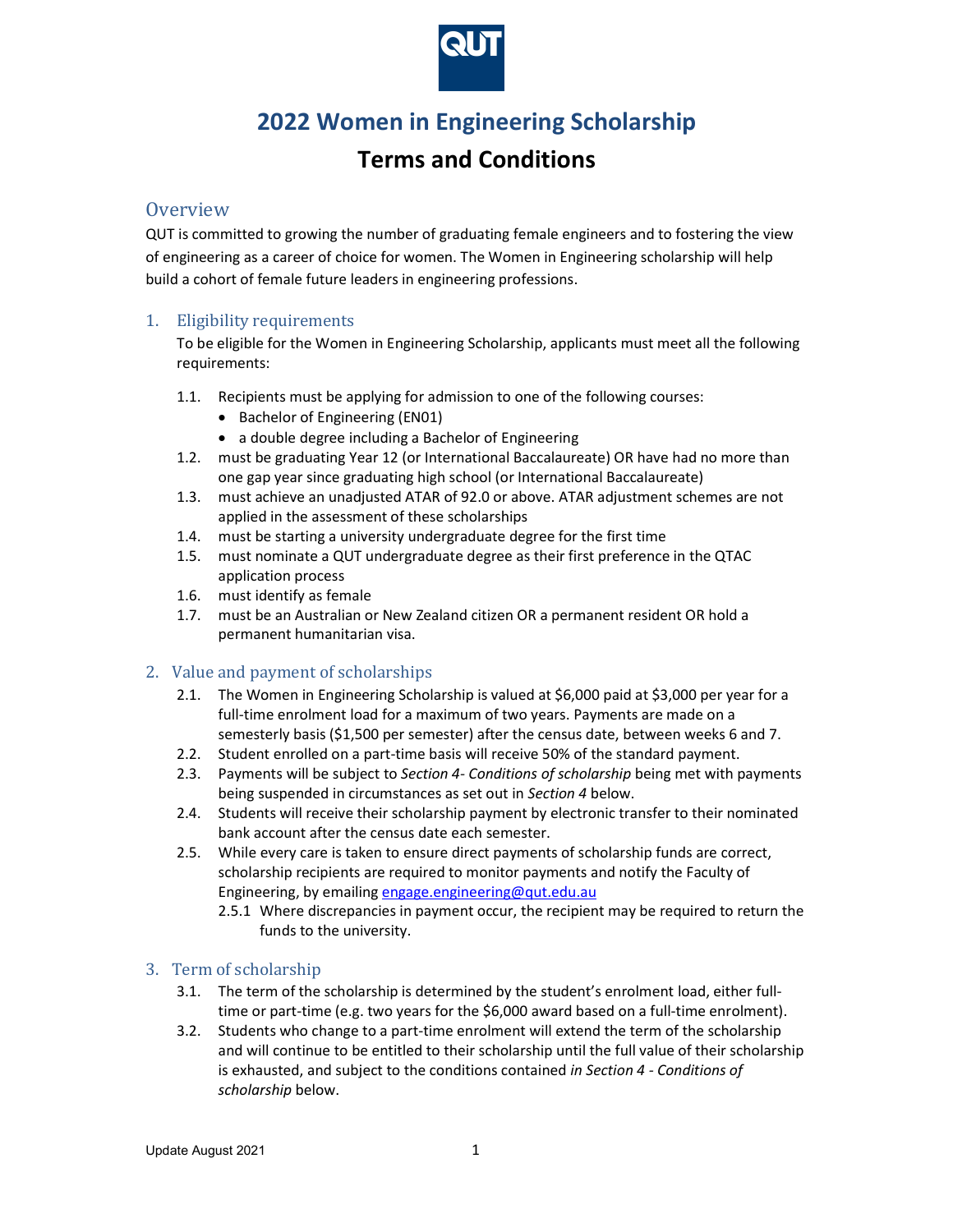## 4. Conditions of scholarship

- 4.1. Students must achieve a minimum course (accumulative) grade point average (GPA) of 4.00 in any given semester to maintain the scholarship for the next study period.
	- 4.1.1 Students whose course GPA drops below 4.00 are issued a notification that they are in breach of their scholarship conditions but will continue to receive their payment for the next semester.
	- 4.1.2 If their course GPA remains below a 4.00 for the following semester, payment may be suspended until further notice.
	- 4.1.3 A third breach of the GPA condition may result in termination of the scholarship.
- 4.2. Students must be enrolled full-time for the duration of studies to retain this scholarship. Students enrolled part-time in a semester may retain the scholarship with prior written approval from the Faculty of Engineering, by emailing engage.engineering@qut.edu.au.
- 4.3. Students must remain admitted and enrolled in an engineering course to receive their scholarship payment.
- 4.4. Students are permitted to change to another engineering course and continue to receive this scholarship unless otherwise specified in the scholarship offer letter.
- 4.5. Scholarship payments are suspended whilst a student is on an approved Leave of Absence. After completing their first semester, students can apply for up to two years leave of absence from their course without impacting their scholarship.
- 4.6. Special circumstances will be taken into consideration to support individual variation to the conditions of scholarship, supporting documentary evidence may be requested. Student are encouraged to discuss their special circumstance with the Faculty of Engineering and/or Student Counselling.
- 4.7. Scholarship recipients who withdraw from their studies prior to completion of the teaching period (i.e. no grades are recorded) may be required to return monies paid for the withdrawn units.
- 4.8. Students on Women in Engineering scholarship cannot concurrently receive another merit, cooperative, or industry scholarships, but are eligible to receive a Bursary, Prize, or Equity Scholarship, while being a Women in Engineering Scholarship recipient.

### 5. Termination of scholarship

A scholarship may be terminated in the following circumstances,

- 5.1. Failure to comply with the conditions of the scholarship as stated in Section 4- Conditions of scholarship.
- 5.2. Withdrawal from your course. Students are advised to access **Student Counselling** or the Faculty of Engineering before withdrawing from their course.
- 5.3. This scholarship cannot be deferred.
- 5.4. Failure to enrol into a course following the completion of the approved Leave of Absence period.
- 5.5. Student behaviour that breaches the QUT Student Code of Conduct, where if proven would be regarded as student misconduct. The required standards of behaviour relate to policies regarding Academic integrity (MOPP C/5.3), QUT Code for responsible conduct of research (MOPP D/2.6), Acceptable use of information technology resources (MOPP F/1.11)

### 6. Miscellaneous

#### 6.1. Grievances

6.1.1 Student may lodge a formal appeal arising from any scholarship matter through the Appeals Committee